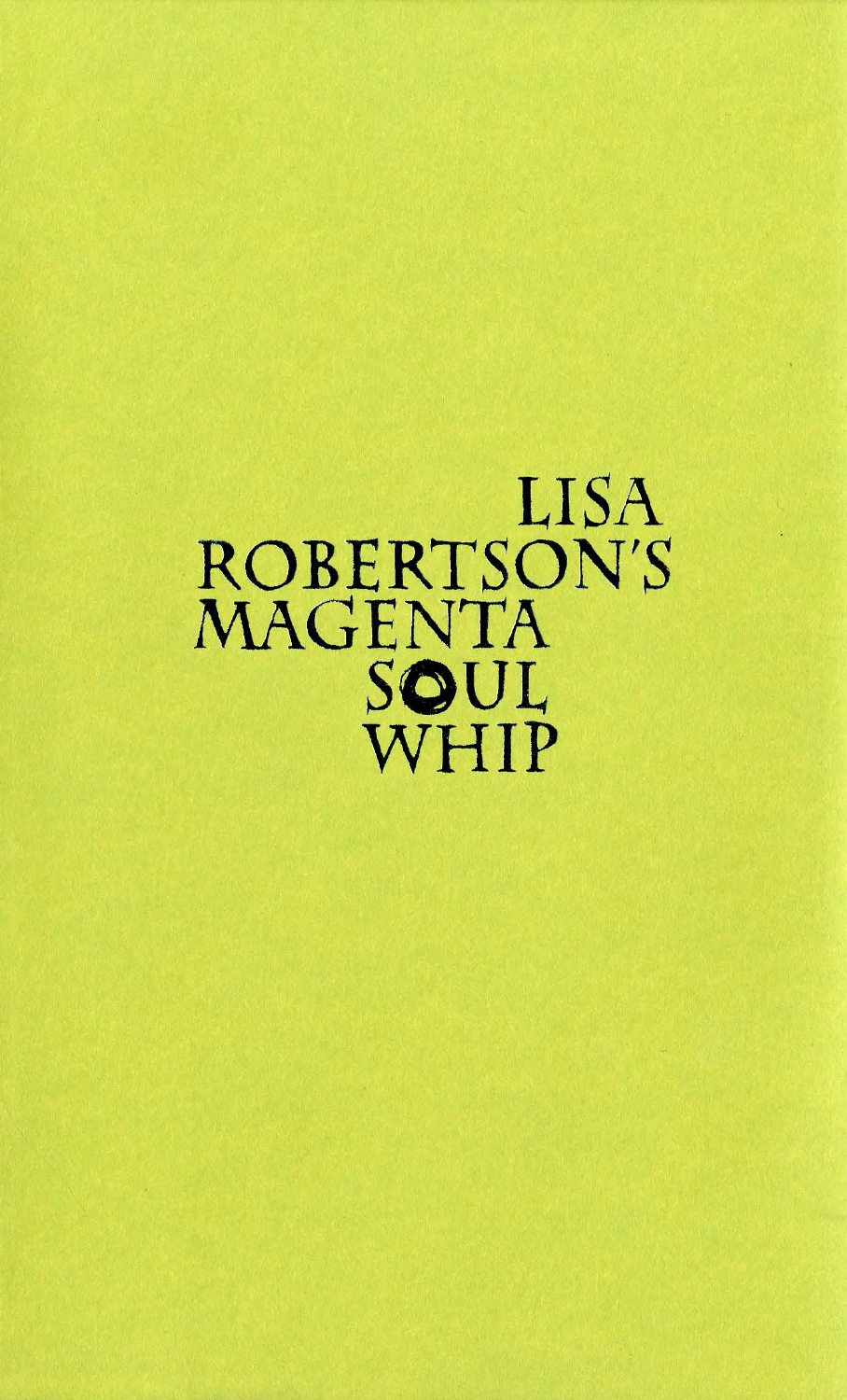## Wooden Houses

A work called wooden houses begins It explores different degrees of fear.

And it is curious that you did not choose a secular image Augustine's own task was equally impossible.

And we said a boat would come and take you to Venice And you are a law of language.

And my mouth took part And we fed you morphine mixed with honey.

And you are a rare modern painting in the grand salon And you are a wall of earth.

And you are an ideological calm And you are flung out to search.

And you are framed only by the perspectival rigours of masonry And you are not a neutral instrument.

And you are pornographic And you are the imagination of society as a tree.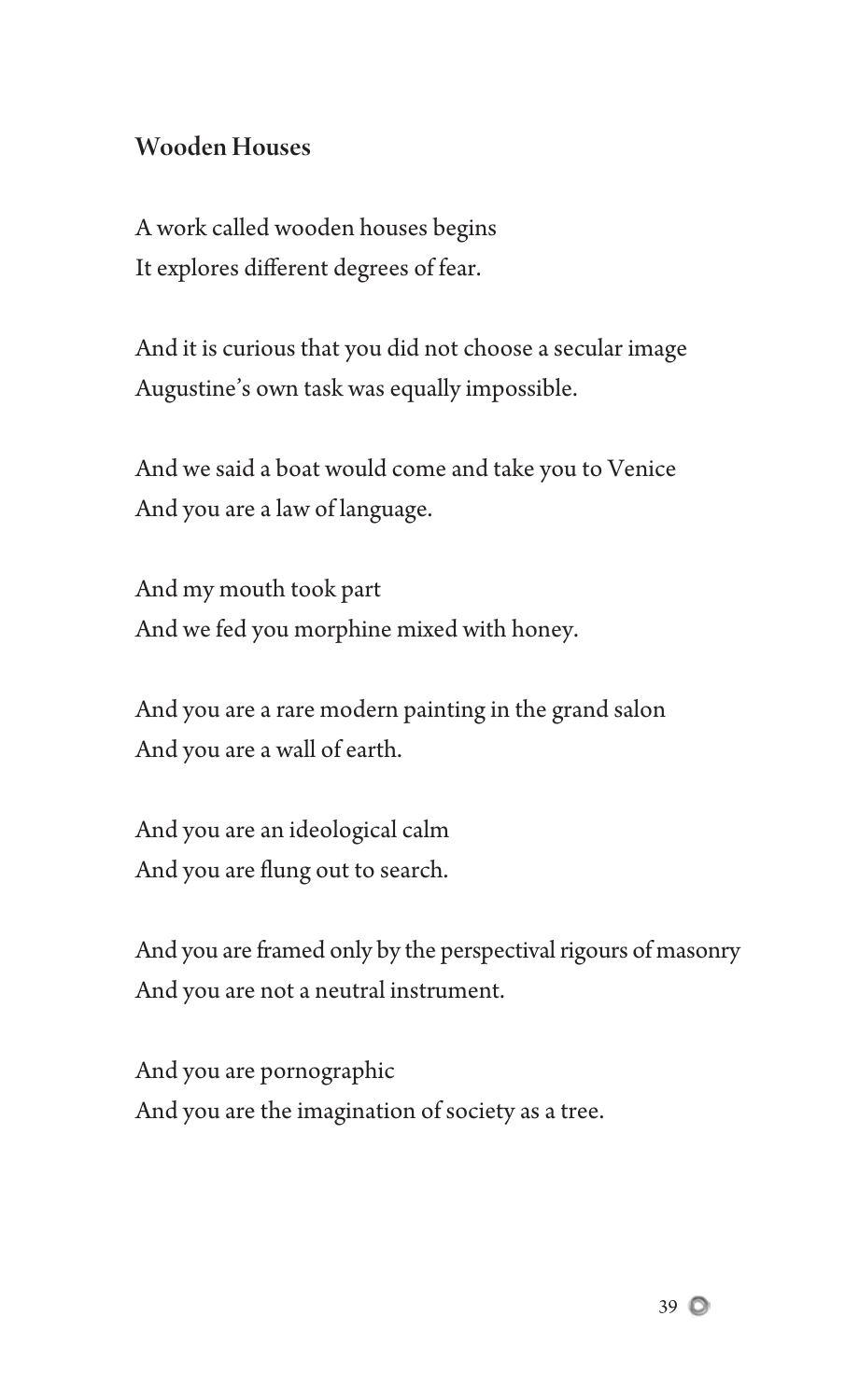And you are the kneeling woman who expresses some alarm The woman looks somewhat apprehensively at the viewer.

And you are the pronoun of love, scorn, accusation, glamour Everything you know about the animal pertains to the riot of love.

And you are Torontos of cold trees Where erupts the morning's catalogue.

And you did not die outside of love And you do not judge.

And you roll down scrabbling at its glaze The man on the right runs away terrified.

And you see how an animal dies Giving a first drop of voluptuousness.

And you seem to pour rosewater Leaning on trees for rest.

And you speak in leaves To flirt and fight and appease.

And you turn into a her not knowing what's happening The woman in your midst may be kneeling or seated or may simply be drawn out of scale.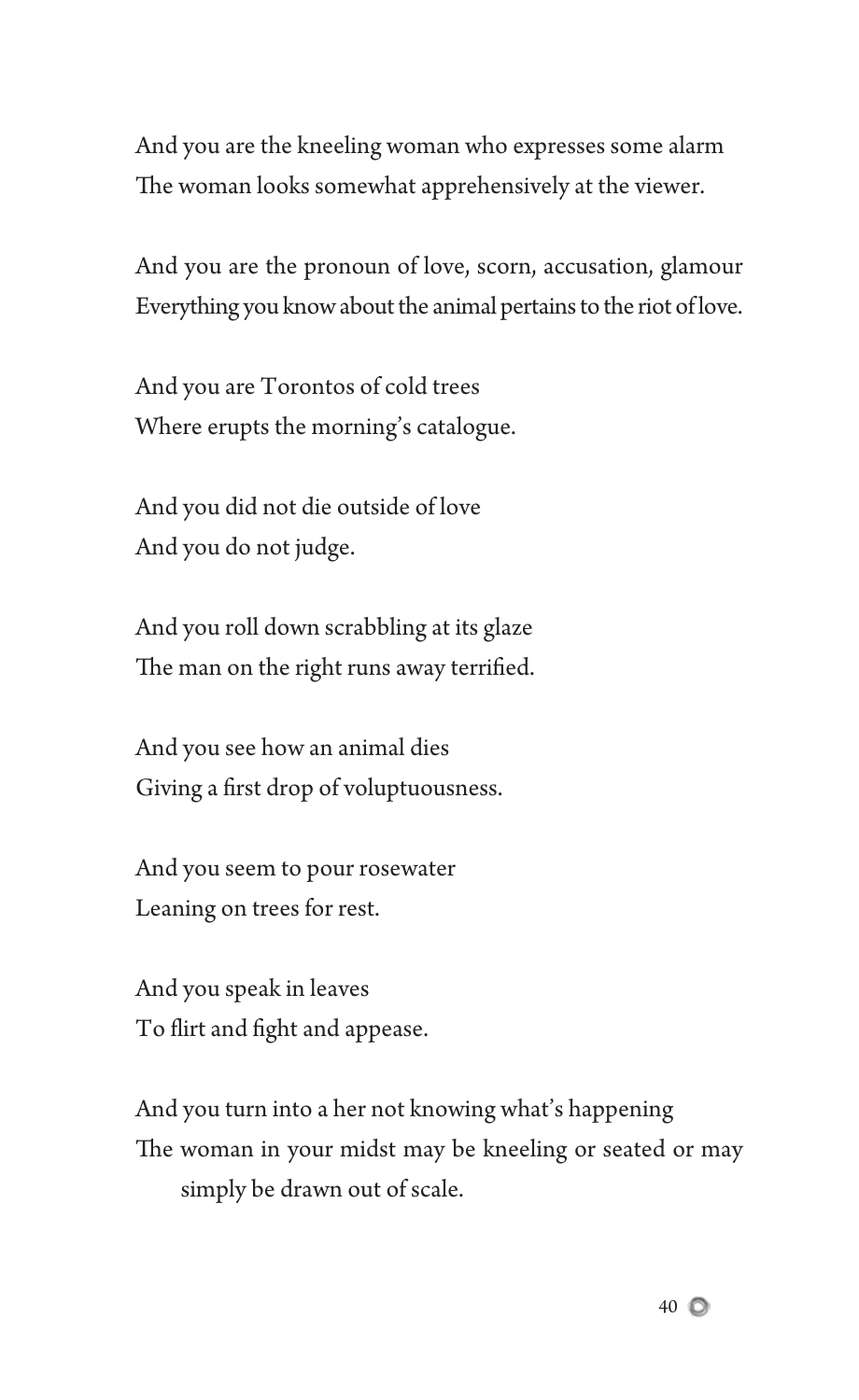And you are the last wooden house The carved frame includes the heads of dogs.

And you will not die But chance is always a little ahead.

And your failure is my tongue The dramatic effect is heightened by the bright red ground showing through the top layers.

And your heart broke off into this great desire to see Into the tall grass.

And your plump arms emerge from the gold and rose-pink folds of your tunics As in the ancient literary genres.

Because it is a known fact The wounded fall towards the point.

Because of mute desire You are the teak pavilion.

Because you wanted to be flattered

You are portrayed as the sea goddess Thetis with two of her five sons.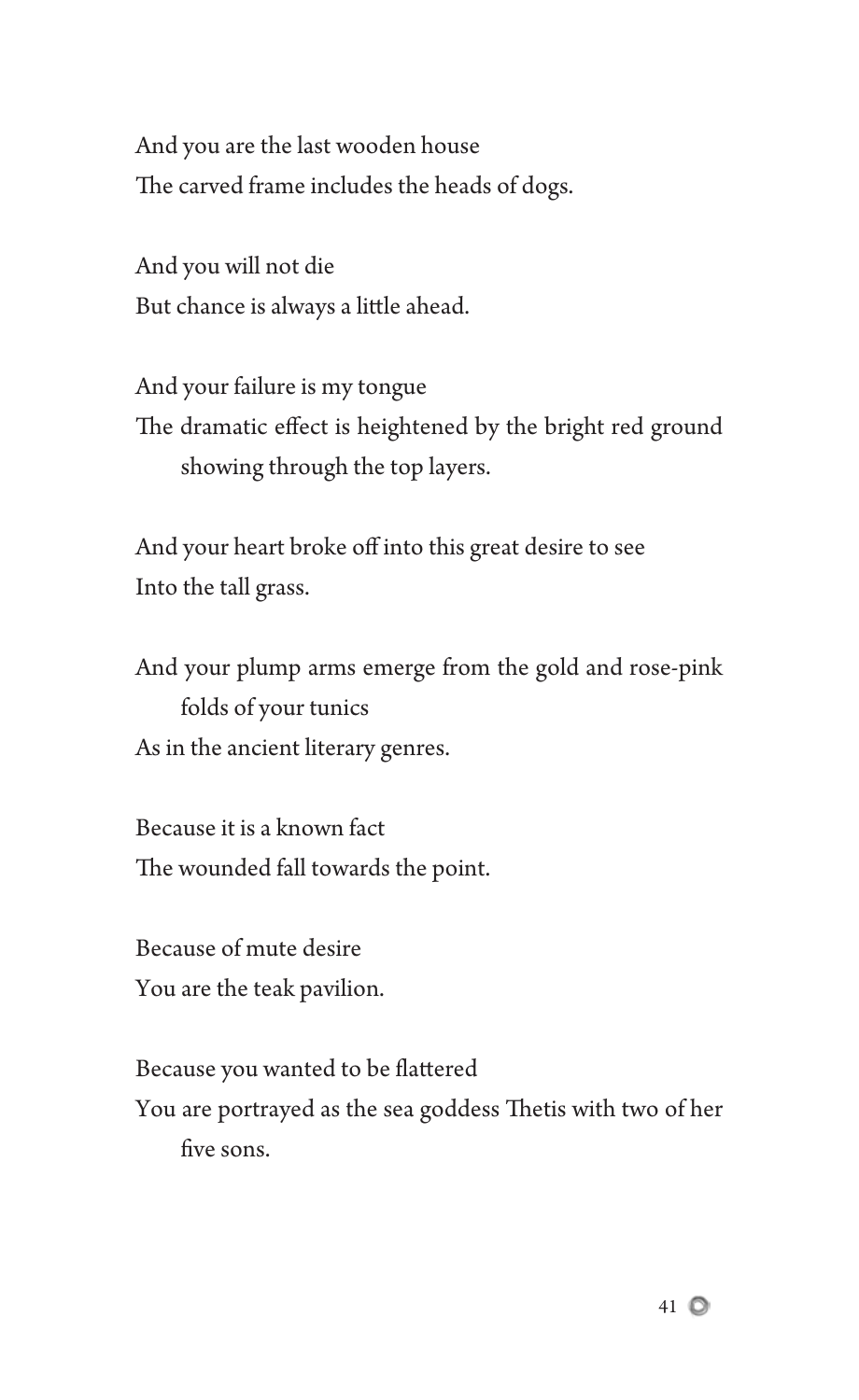Chance is always a little ahead But not under circumstances of its own choosing.

Emptying your apartment during the season of apricots This wasn't true.

Genial then light I tell mine complaint.

I tell mine complaint I tell mine complaint.

I took part in the savage transaction It burns to come back to you.

It is pure surface It pushes straight towards the author of its hurt.

It was 3:04 a.m. Like you invented summer in a text I discovered in your drawer in the summer of 1998.

Or a woman whose complete being seems to sing sex One man shows his companion.

Sometimes the most ample designations are so stifling you can only go further inside Supposing a designation to have an interior.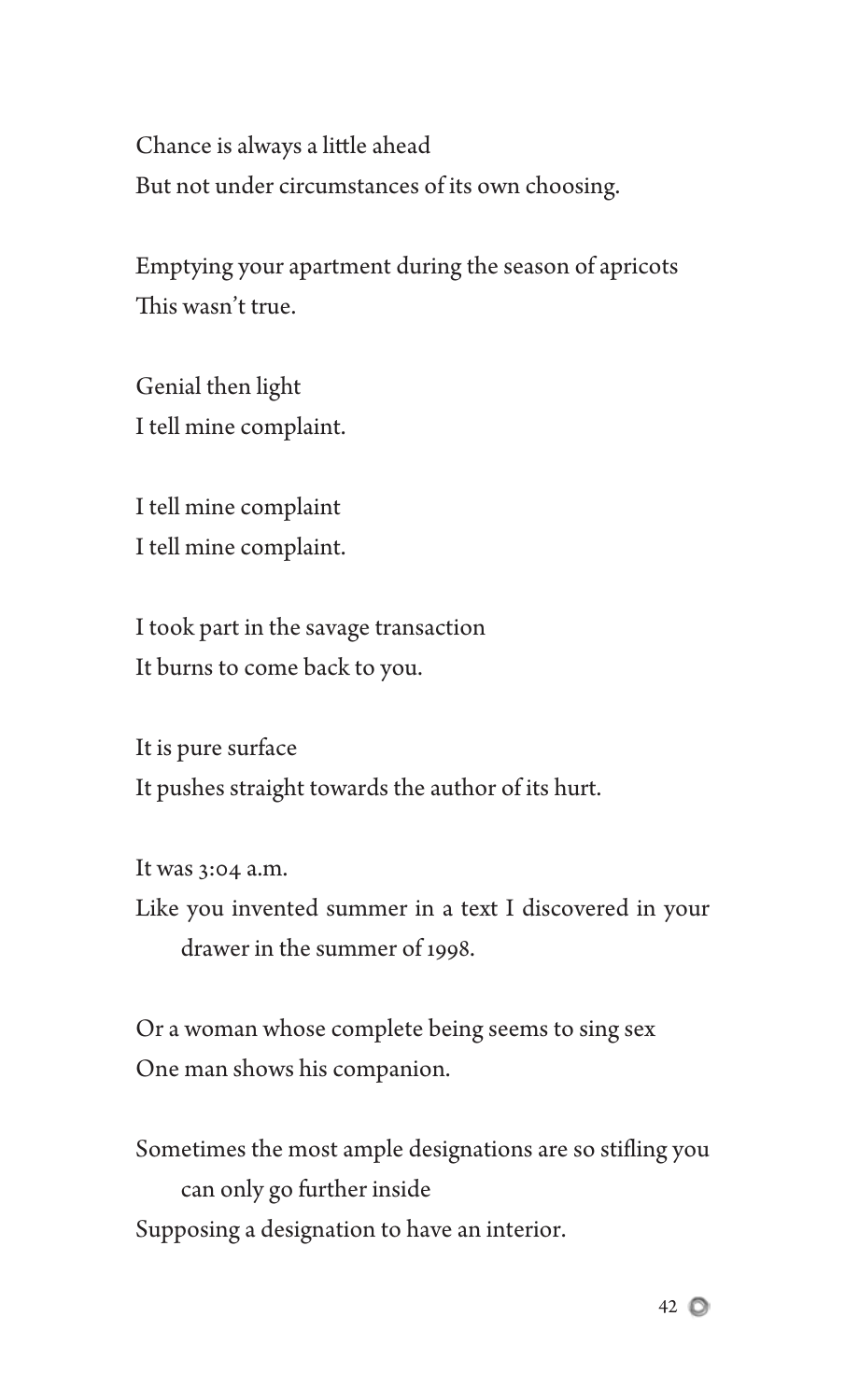The fabric is knotted to reveal your figure The folds suggest the roundness of a young girl.

The tissue is syllables and dreams in a distant colony The parts of life are not happening in tandem.

Then it is summer This material is reconciled to chance, which is spacious.

To make livid a philosophy We helped you leave breath.

Whether love comes as a young boy with girlish limbs You are behind and between Christ and the adulteress, witnessing.

You are buckled into my truth A young woman looks openly out of the picture.

You are the claustrophobia of the image At its peak a couple stare at the lightning-filled sky.

You are the exhausting pace of boredom versus the use of the body You are the next cabin also.

The figures represent the four ages of man You call this passivity.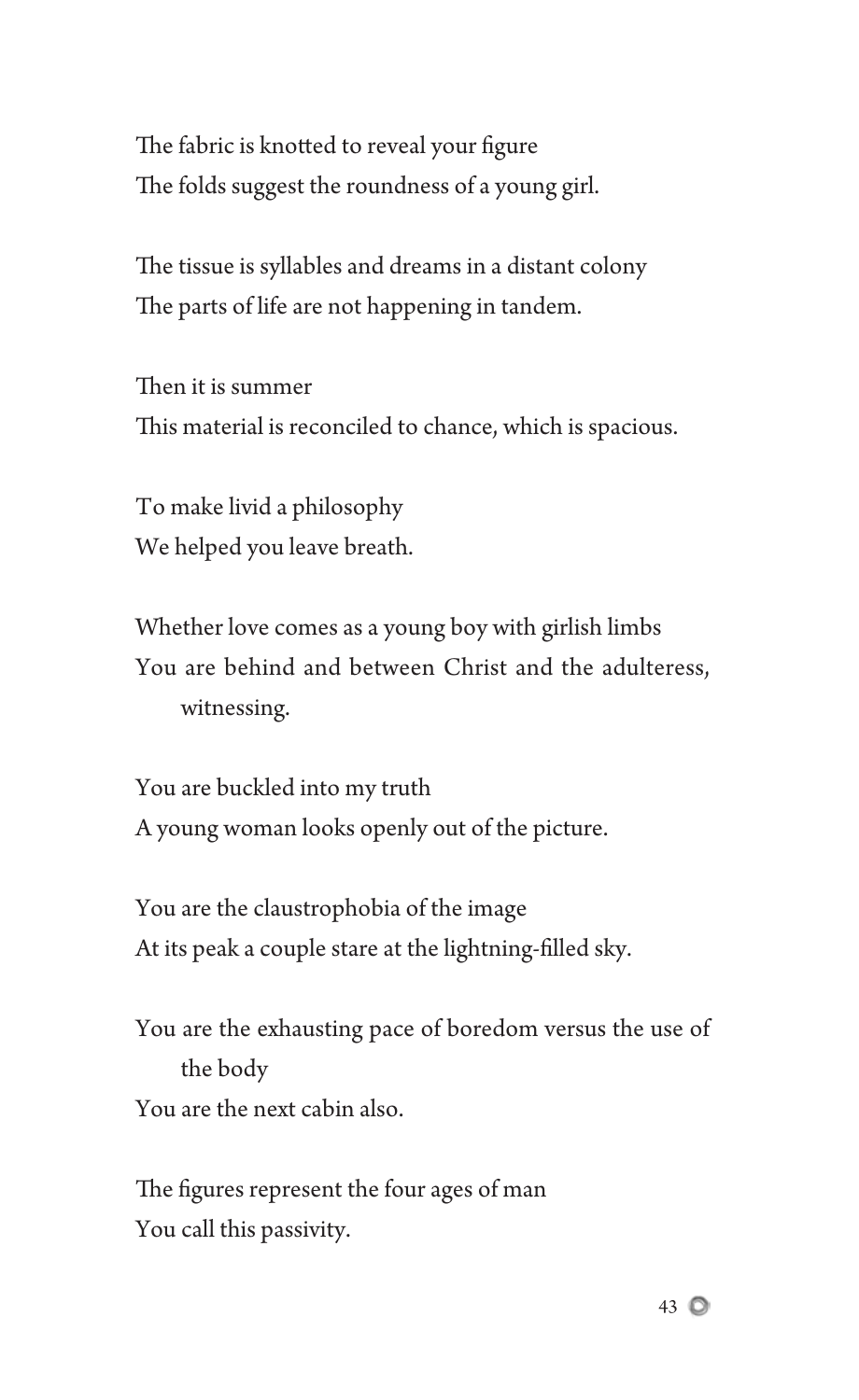You left the books that had surrounded you and me holding your body Accompanied by the city.

You lie there wounded You see the precision of the distant city through the round arches of the bridge.

You see the women's thick hair bound with coloured ribbons, their complicated sandals and the sprigs of olive You slip your cock into the actress's vagina.

You thrum and click You took part in the savage transaction of negation.

You are wooden houses transformed into apartments and restaurants Your breath thrummed the wooden house.

Your failures are no longer sacred.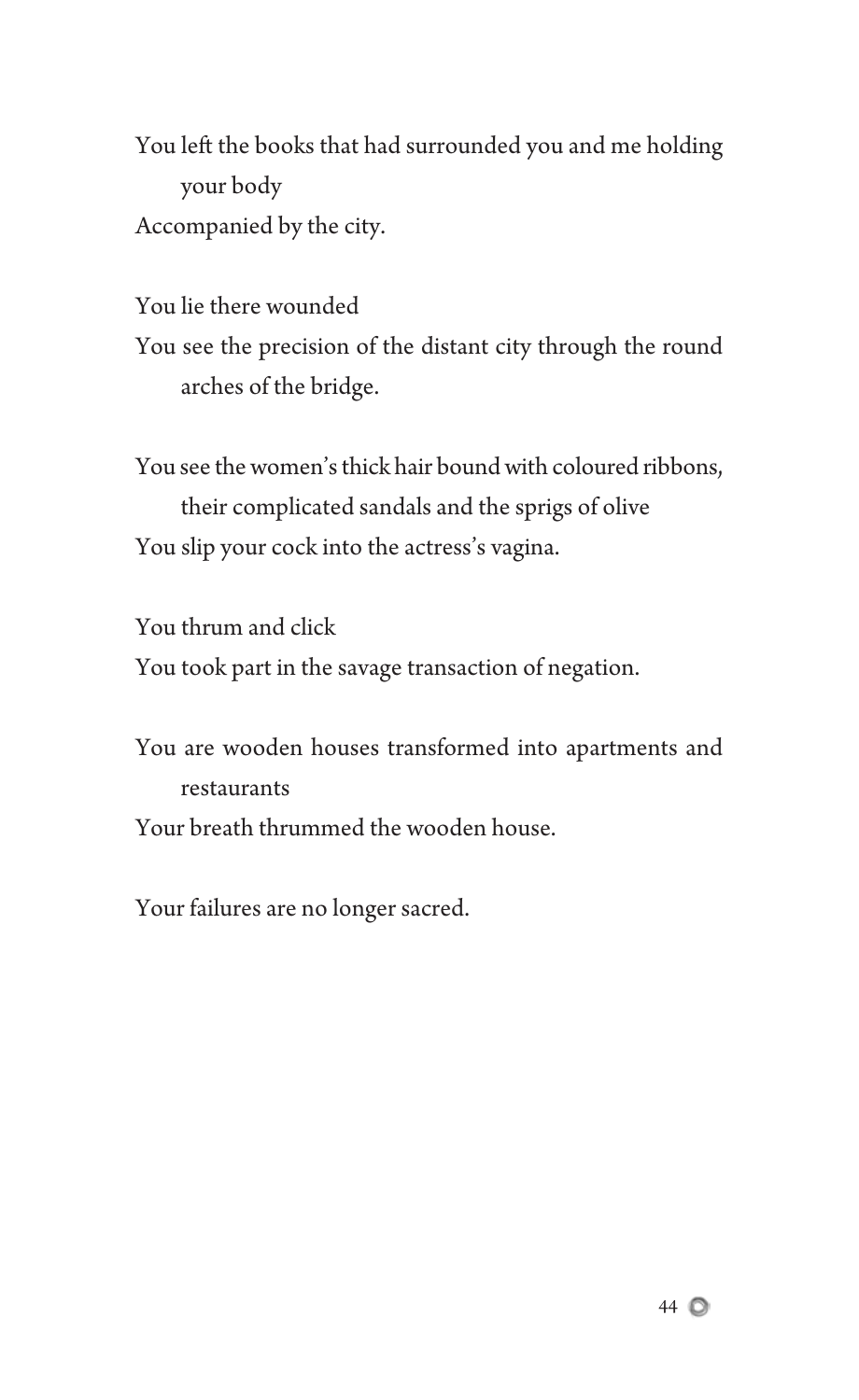Draft of a Voice-Over for Split-Screen Video Loop 'A young woman looks openly out of the picture.' *'A young woman looks openly out of the picture.'* 'Her experience of scale is always paradoxical.' *'As for the unconscious, she is breathing in its Latin.'* 'Philosophy comes from her having difficulty.' *'Her experience of scale is always paradoxical.'* 'When girls were flowers this wasn't true.' *'Her pronoun is sedition unrecognized as such.'* 'The women is itself not a content.'

*'Her voice turns towards weakness and shame and it pours down her face.'*

'When it comes to flowers, she is parody.'

*'How does she represent herself as thinking?'*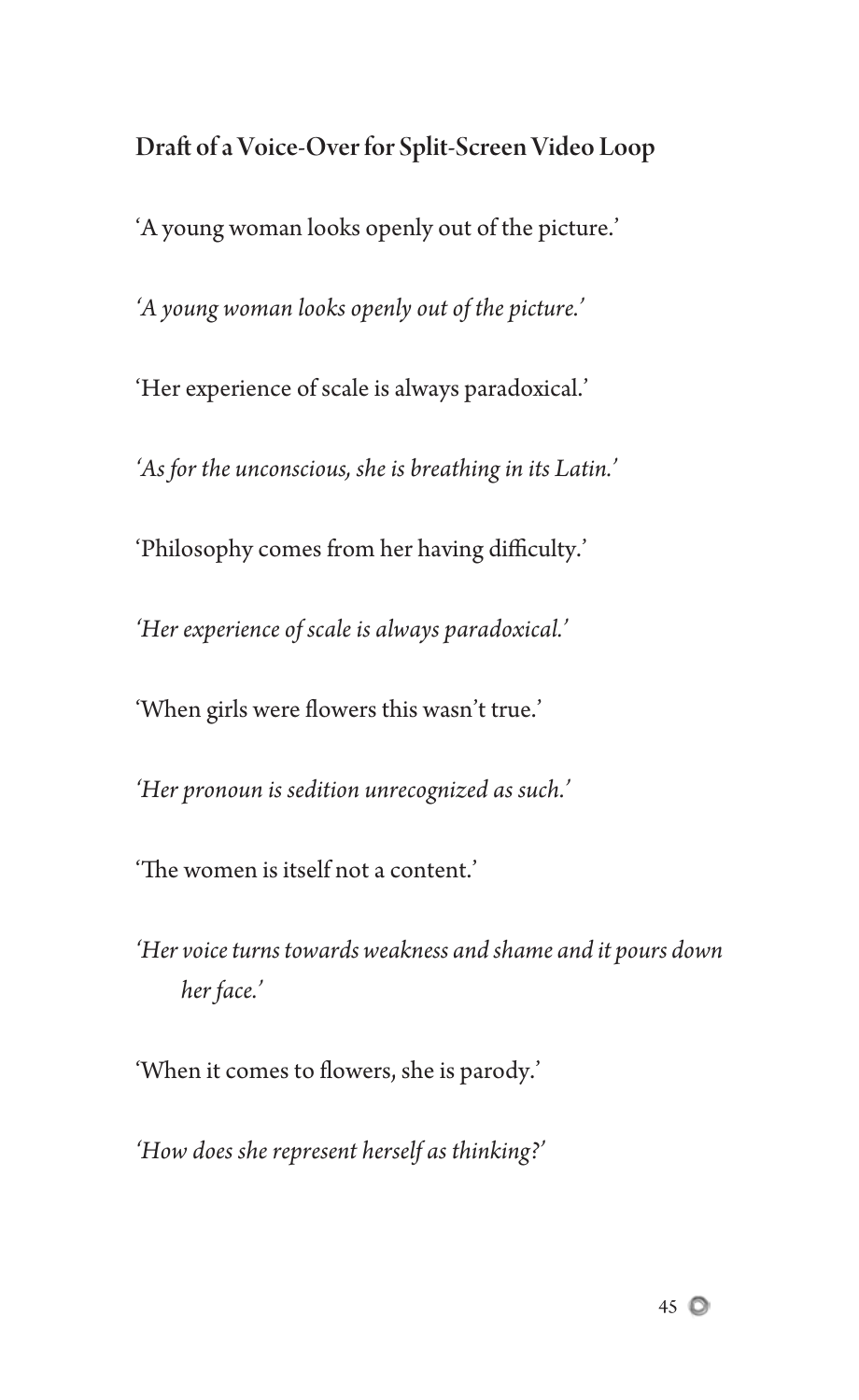'So what if she is thick and stupid behind her life. It is not private.'

*'It can't be regulated.'*

'No, it is a survival, a learning-to-live.'

*'Knowledge is truth until it's ordinary.'*

'To super-add girls speaking to humans is not a pleasure.'

*'No, it is a survival, a learning-to-live.'*

'Probably whatever the feminine might mean has to do with the intellectual relationship to change.'

*'None of the forms feel big enough.'*

'She imprecisely uses freedom.'

*'Part of her wanted nothing.'*

'She will be the pronoun of her analysis.'

'Philosophy comes from her having difficulty.'

'When women are exiled it seems normal.'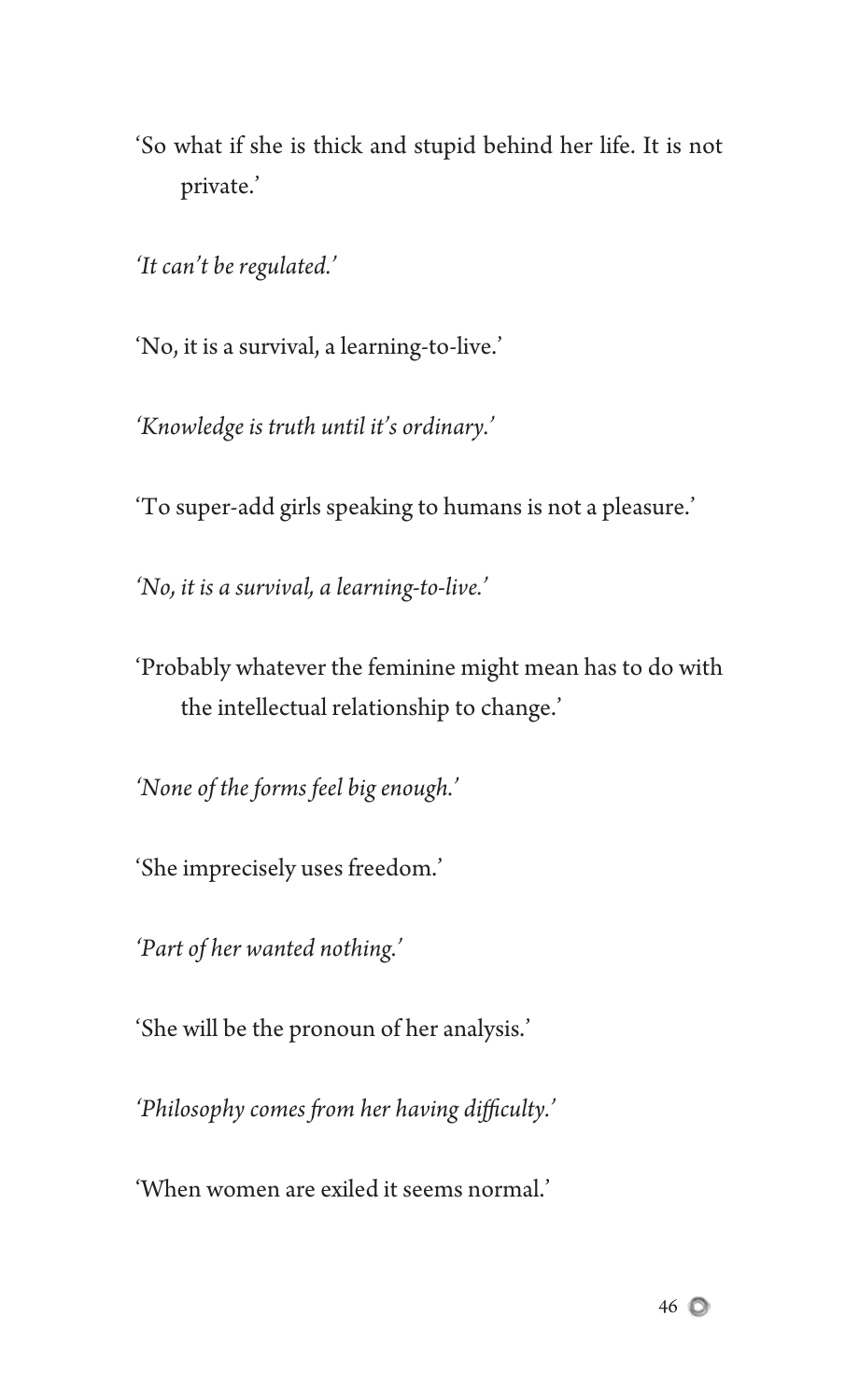- *'Probably whatever the feminine might mean has to do with the intellectual relationship to change.'*
- 'She thinks she undoes her femininity to give herself pleasure.'

*'She brings this vocabulary into her mouth to sex it.'*

'The information of her fear is her most serious and fragile part.'

*'She doesn't have much time to understand her mortality.*'

'Her voice turns towards weakness and shame and it pours down her face.'

'She exploited a splitting at the level of process.'

'Her pronoun is sedition unrecognized as such.'

'She feels free to set out in any discourse.'

'She doesn't have much time to understand her mortality.'

*'She hasn't been human.'*

'She wants to tell about it but not necessarily in language.'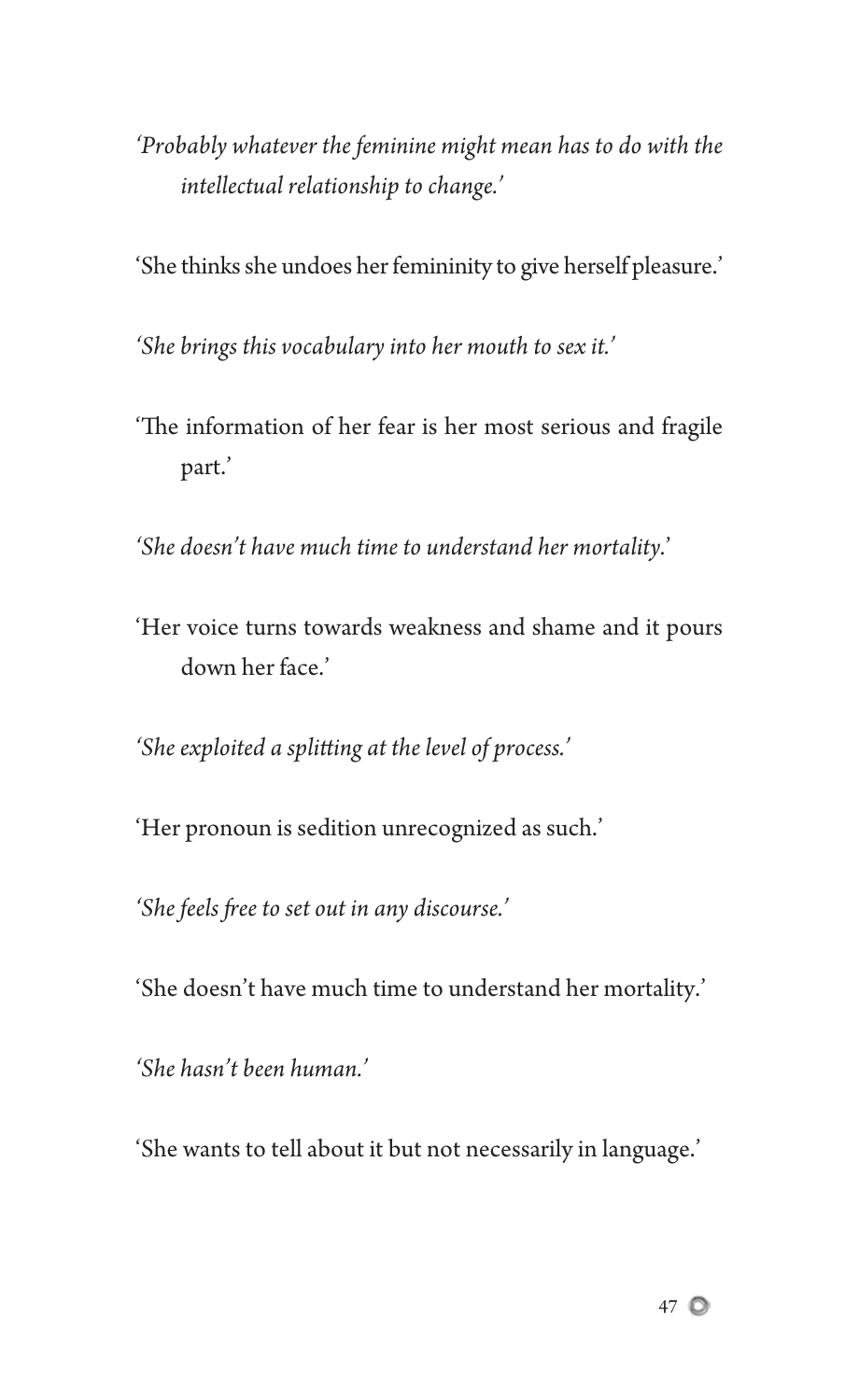'She imprecisely uses freedom.'

'She says space is doubt.'

*'She recycled the discarded part.'*

'She exploited a splitting at the level of process.'

*'She says space is doubt.'*

'Part of her wanted nothing.'

*'She smoothes her hair.'*

'She recycled the discarded part.'

*'She spirals wildly away.'*

'She writes against herself.'

*'She taught herself to make distinctions.'*

'She writes against those who know how to read.'

*'She thinks she undoes her femininity to give herself pleasure.'*

'As for the unconscious, she is breathing in its Latin.'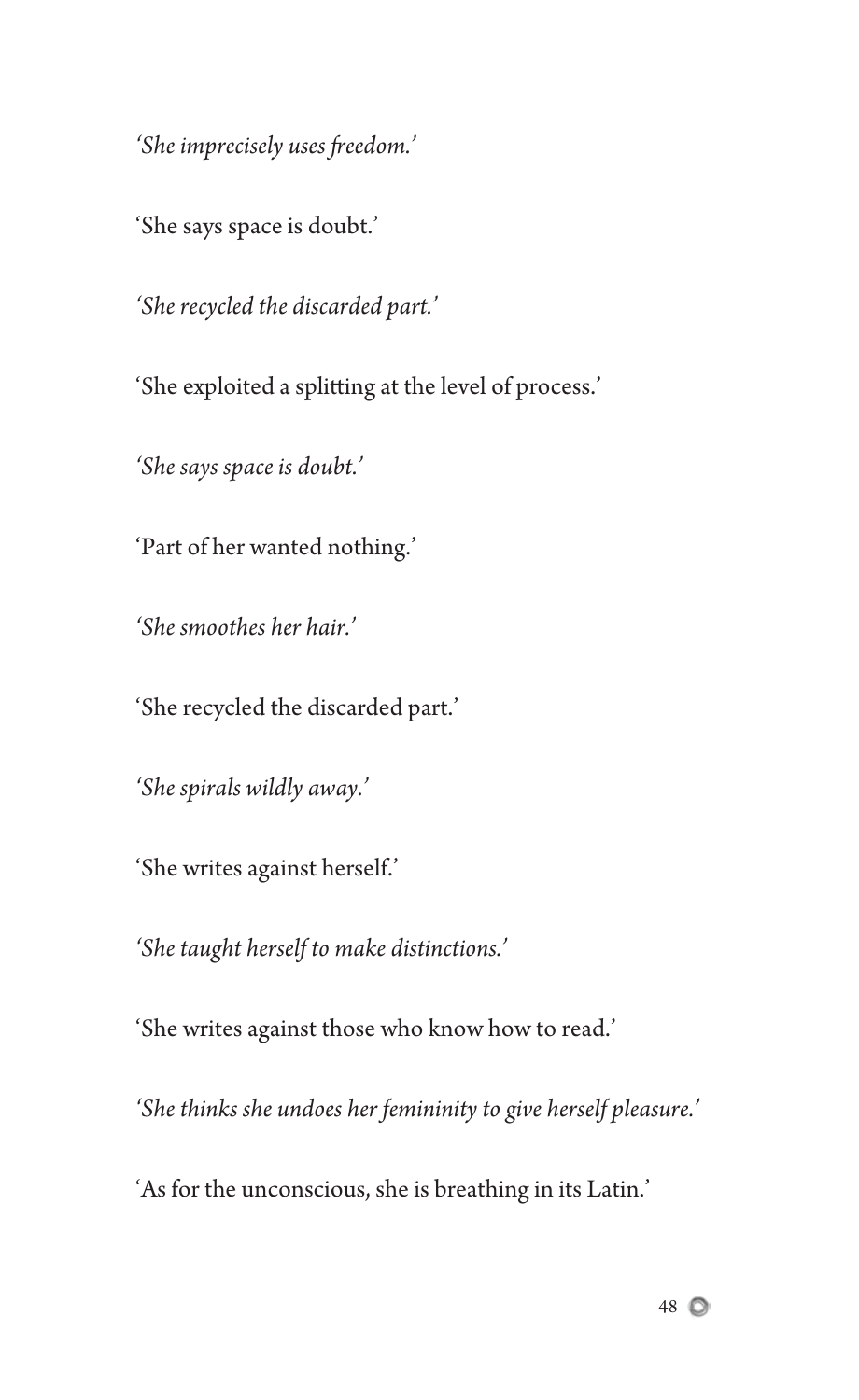*'She wants to tell about it but not necessarily in language.'*

'None of the forms feel big enough.'

*'She will be the pronoun of her analysis.'*

'She smoothes her hair.'

*'She writes against herself.'*

'She spirals wildly away.'

*'She writes against those who know how to read.'*

'She feels free to set out in any discourse.'

*'So what if she is thick and stupid behind her life. It is not private.'*

'She brings this vocabulary into her mouth to sex it.'

'The information of her fear is her most serious and fragile part.'

'Thus she arrives at the idea of the mistake.'

'The masterpiece of her mouth feels natural.'

'The masterpiece of her mouth feels natural.'